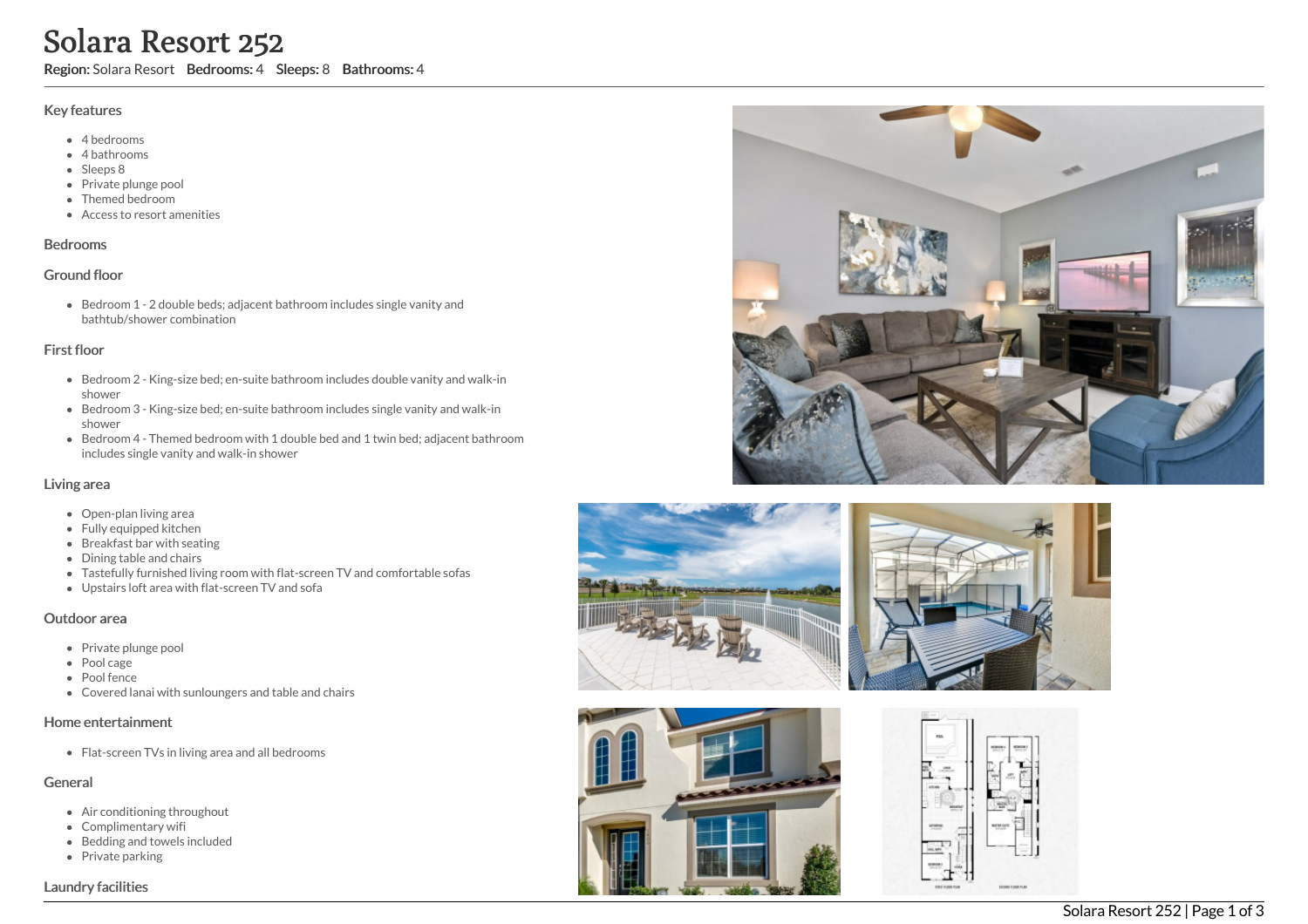- Washer and dryer
- Iron and ironing board

#### Children's equipment available for hire

- Crib
- Stroller
- $\bullet$  High chair
- Pack and play

### Resort facilities

Located just 8 miles from Disney, Solara Resort is a brand new, exclusive resort offering guests a wide range of luxury amenities for an unforgettable holiday experience. Whether you choose to relax and unwind poolside in your own private cabana, enjoy a drink at the Tiki Bar or take a break at the Gelato cafe - Solara is the perfect place for relaxing under the Florida sun. At the centre of the resort you will find the Clubhouse, which features an extensive water complex with activities to suit the whole family. Kids can enjoy the splash pad and water slide free of charge, or for the more adventurous there is the FlowRider wave simulator with an expert team on site to teach you how to surf available for an additional fee. Solara also benefits from a range of sporting facilities including a fitness center, sports courts, walking trails and a soccer field. When it is finally time for a break, guests can relax in the top quality restaurants, cafes and bars available to everyone.

## Places of interest

- Airport 31 miles
- Disney World 8 miles
- Seaworld 18 miles
- Universal Studios 23 miles
- Legoland 30 miles
- Beaches (Cocoa Beach) 79 miles